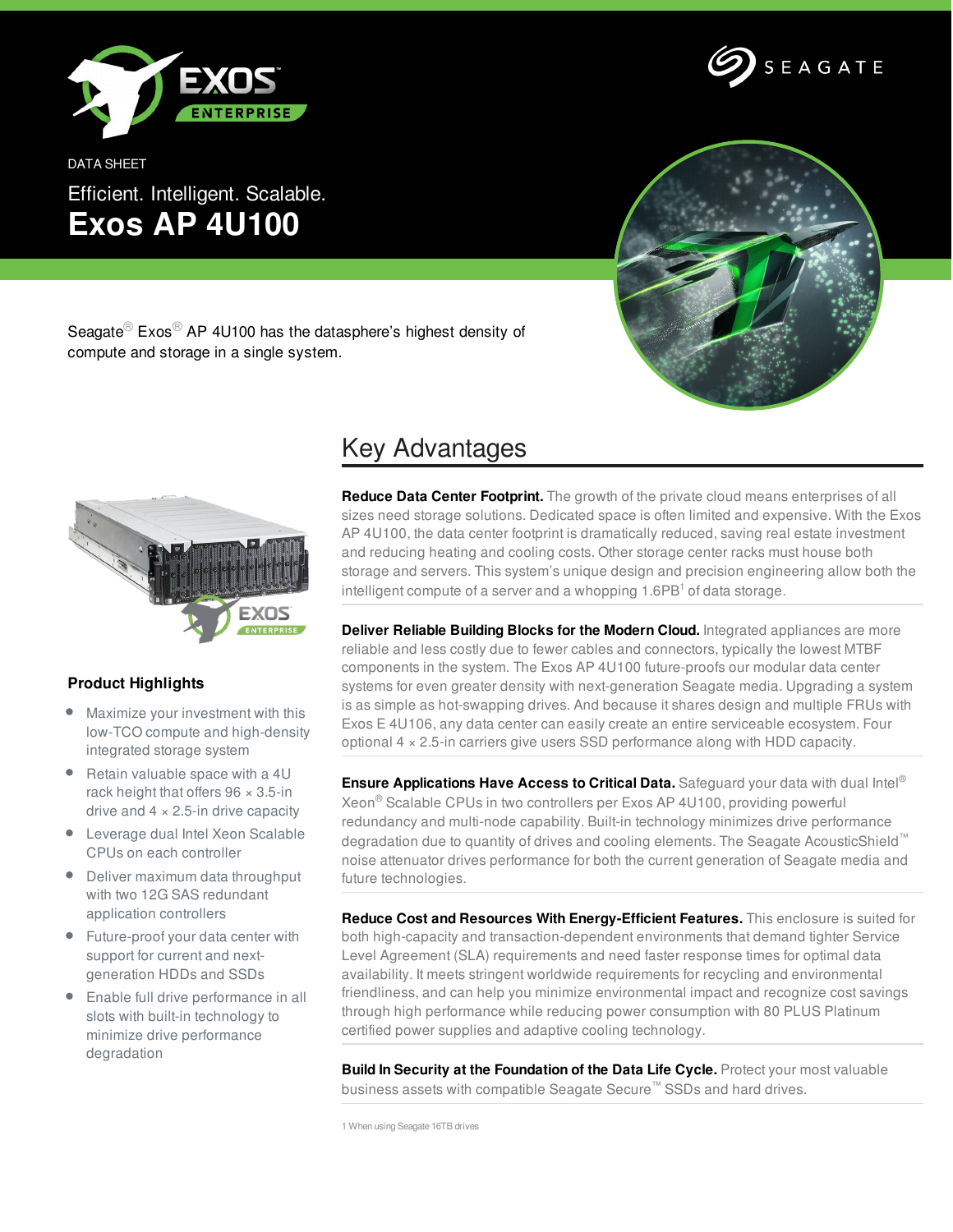



| Specifications                                |                                                                                                                                                                                                                                                                           |
|-----------------------------------------------|---------------------------------------------------------------------------------------------------------------------------------------------------------------------------------------------------------------------------------------------------------------------------|
| <b>Controller Specifications</b>              |                                                                                                                                                                                                                                                                           |
| <b>Controller and Quantity</b>                | One or two AP-RH-1 controllers, redundancy optional                                                                                                                                                                                                                       |
| CPU Type and Quantity Per Controller          | One or two Intel <sup>®</sup> Xeon <sup>®</sup> Scalable processors, bronze/silver/gold up to 105W TDP <sup>1</sup>                                                                                                                                                       |
| Memory Type and Quantity Per<br>Controller    | up to 12 standard height DDR4-2666 dimm slots                                                                                                                                                                                                                             |
| Internal Boot Drive Per Controller            | Two M.2 SATA or NVMe devices                                                                                                                                                                                                                                              |
| Onboard I/O                                   | Four 10GbE SFP+ ports (Intel X722 with iWarp RDMA), One 1GbE management port                                                                                                                                                                                              |
| PCIe Expansion                                | Two low-profile, half-length PCIe gen 3 x16 slots                                                                                                                                                                                                                         |
| Storage Infrastructure                        | One storage personality module with a single or dual Broadcom SAS3616 "Mercator"                                                                                                                                                                                          |
| Inter-Controller Link                         | ×8 PCIe                                                                                                                                                                                                                                                                   |
| <b>Chassis Specifications</b>                 |                                                                                                                                                                                                                                                                           |
| Redundant Path                                | Yes (SAS only)                                                                                                                                                                                                                                                            |
| Host/Expansion I/O Ports                      | Four ×4 mini-SAS HD Expansion I/O connectors                                                                                                                                                                                                                              |
| Management/Status Reporting                   | Out-of-band CLI via management port and in-band SCSI enclosure services                                                                                                                                                                                                   |
| Device Support                                | 12Gb/s SAS drives and 6Gb/s SATA                                                                                                                                                                                                                                          |
| Max Drives Per Enclsoure                      | 96 x 3.5-in LFF drives and 4 x 2.5-in SFF drives (for a full list of supported drives, please contact your account or sales<br>manager)                                                                                                                                   |
| Hot-Swappable Components                      | HDDs and SSDs (in chassis data slots), power supply units (PSU), cooling modules, side-plane expanders, and controllers                                                                                                                                                   |
| Physical                                      | Height (with top cover): 176.4mm / 6.95 in   Width (without ears and rails): 441mm / 17.4 in   Depth (with handles, without<br>cables): 1139mm / 44.8 in   Weight 64kg / 140 lb   Weight (with drives): 150kg / 330 lb                                                    |
| <b>Power Requirements</b>                     |                                                                                                                                                                                                                                                                           |
| Input Power Requirements                      | 200VAC-240VAC, 50Hz/60Hz                                                                                                                                                                                                                                                  |
|                                               |                                                                                                                                                                                                                                                                           |
| Max Power Output per PSU                      | 3200W                                                                                                                                                                                                                                                                     |
| <b>Environmental Requirements</b>             |                                                                                                                                                                                                                                                                           |
| Operating/Nonoperating Altitude               | $-100$ m to 3000m (-330 ft to 10,000 ft) / -100m to 12,192m (-330 ft to 40,000 ft)                                                                                                                                                                                        |
| Operating/Nonoperating Temperature            | ASHRAE A2, 5°C to 35°C (41°F to 95°F), derate 1°C / 300m above 900m, 20°C / hr max rate of change / -40°C to 70°C<br>$(-40^{\circ}F to 158^{\circ}F)$                                                                                                                     |
| Operating/Nonoperating Humidity               | $-12^{\circ}$ C DP minimum, 8% RH to 85% RH, max DP 21 $^{\circ}$ C / 5% to 100% noncondensing                                                                                                                                                                            |
| Operating/Nonoperating Shock <sup>2</sup>     | 3 Gs, 11ms (5x pos and neg per axis, except Z, which has 5x pos only) / 15 Gs, 7ms, 10 shock pulses (2x pos and neg per<br>axis, except $Z$ , $2 \times$ in pos direction only)                                                                                           |
| Operating/Nonoperating Vibration <sup>3</sup> | 0.14 Gs rms, 5Hz to 500Hz, 30 min per axis / 0.54 Gs rms (in Z) for 4 hrs, 0.25 Gs rms (in X & Y), 6Hz to 200Hz for 30<br>mins each                                                                                                                                       |
| Standards/Approvals                           |                                                                                                                                                                                                                                                                           |
| <b>Safety Certifications</b>                  | UL 60950-1 (United States)   CAN/CSA-C22.2 No. 60950-1-07 (Canada)   EN 60950-1 (European Union)   IEC 60950-1<br>(International)   CCC (China PRC – CCC Power Supplies)   BIS (India – BIS Power Supplies)                                                               |
| Ecodesign                                     | Commission Regulation (EU) 2019/424 (Directive 2009/125/EC)                                                                                                                                                                                                               |
| Emissions (EMC)                               | FCC CFR 47 Part 15 Subpart B Class A (United States)   ICES/NMB-003 Class A (Canada)   EN 55032 Class A, EN 61000-<br>3-2, EN 61000-3-3 (Europe)   AS/NZS CISPR 32 Class A (Australia/New Zealand)   VCCI Class A (Japan)   KN 32 Class A  <br>CNS 13438 Class A (Taiwan) |
| Immunity                                      | EN 55024 (EU)   KN 24/KN 35 (S. Korea)   CISPR 24/CISPR35                                                                                                                                                                                                                 |
| <b>Environmental Standards</b>                | The RoHS Directive (2011/65/EU)   The WEEE Directive (2012/19/EU)   The REACH Directive (EC/1907/2006)                                                                                                                                                                    |
| Standard Marks/Approvals                      | Australia/New Zealand (RCM), Canada (cUL/ICES/NMB-003 Class A), China (CCC - PSU only), European Union (CE),<br>Japan (VCCI), South Korea (KC), Taiwan (BSMI), United States (FCC/UL)                                                                                     |

1 Standard CPU power is 105W. Consult your Seagate technical team member for details on this topic.

2 Nonoperating shock measured with 2 shocks per axis X, Y in positive and negative direction and 2 shocks in positive Z axis

3 Nonoperating vibration measured with chassis mounted on test fixture for 4 hrs in each axis (ISTA 3E)